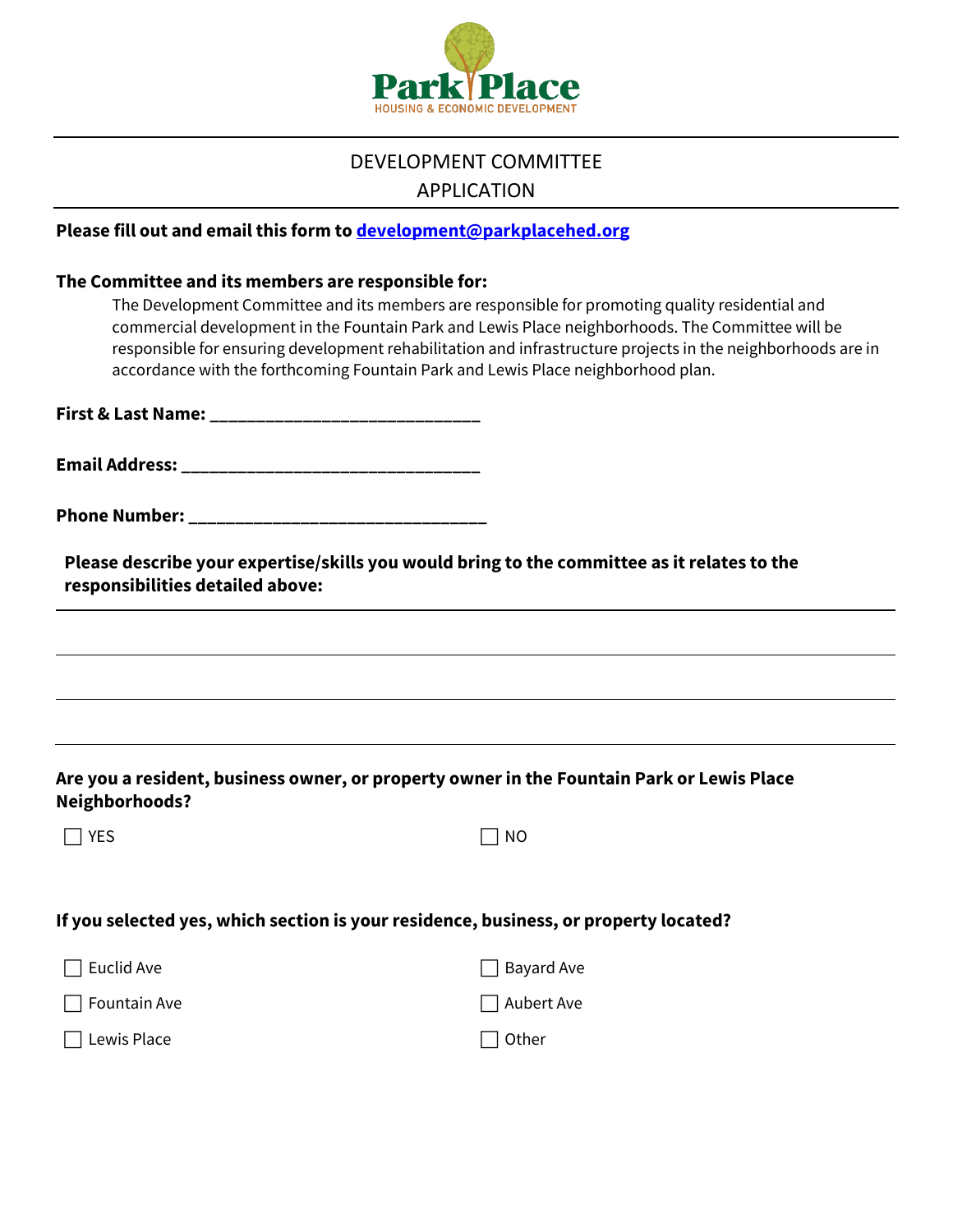

# **Other Qualifications (check all that apply):**

| <b>Property Owner</b> | Business Owner                                                          | # of years in neighborhood: |
|-----------------------|-------------------------------------------------------------------------|-----------------------------|
| Home Owner            | $\Box$ Employee of a business in<br><b>Fountain Park or Lewis Place</b> | $\Box$ Architect            |
| Renter                | Developer                                                               | Other (explain):            |

# **Terms of Membership**

A committee membership term is two years; members may serve consecutive terms. Applications are received annually and any unsuccessful applicant may re-apply the following year. All committee members must attend an orientation with Park Place HED prior to their first committee meeting. Each committee/board member must attend 66% of all meetings during a calendar year to maintain membership and retain voting privileges.

All committee members acknowledge that they represent the neighborhood, and should act responsibly and courteously at all meetings. If the chairperson of the committee or Park Place HED staff believes a committee member is not acting responsibly or in a courteous manner, they may report the issue to Park Place HED's Board of Directors which will determine the appropriate steps.

YOUR COMPLETED APPLICATION MAY BE SUBMITTED BY E-MAIL TO: [development@parkplacehed.org](mailto:development@parkplacehed.org)

### **APPLICATION AGREEMENT**

I understand and I am willing to abide by the conditions described above.

| NAME:      |  |
|------------|--|
| ADDRESS:   |  |
| PHONE:     |  |
| EMAIL:     |  |
|            |  |
| SIGNATURE: |  |